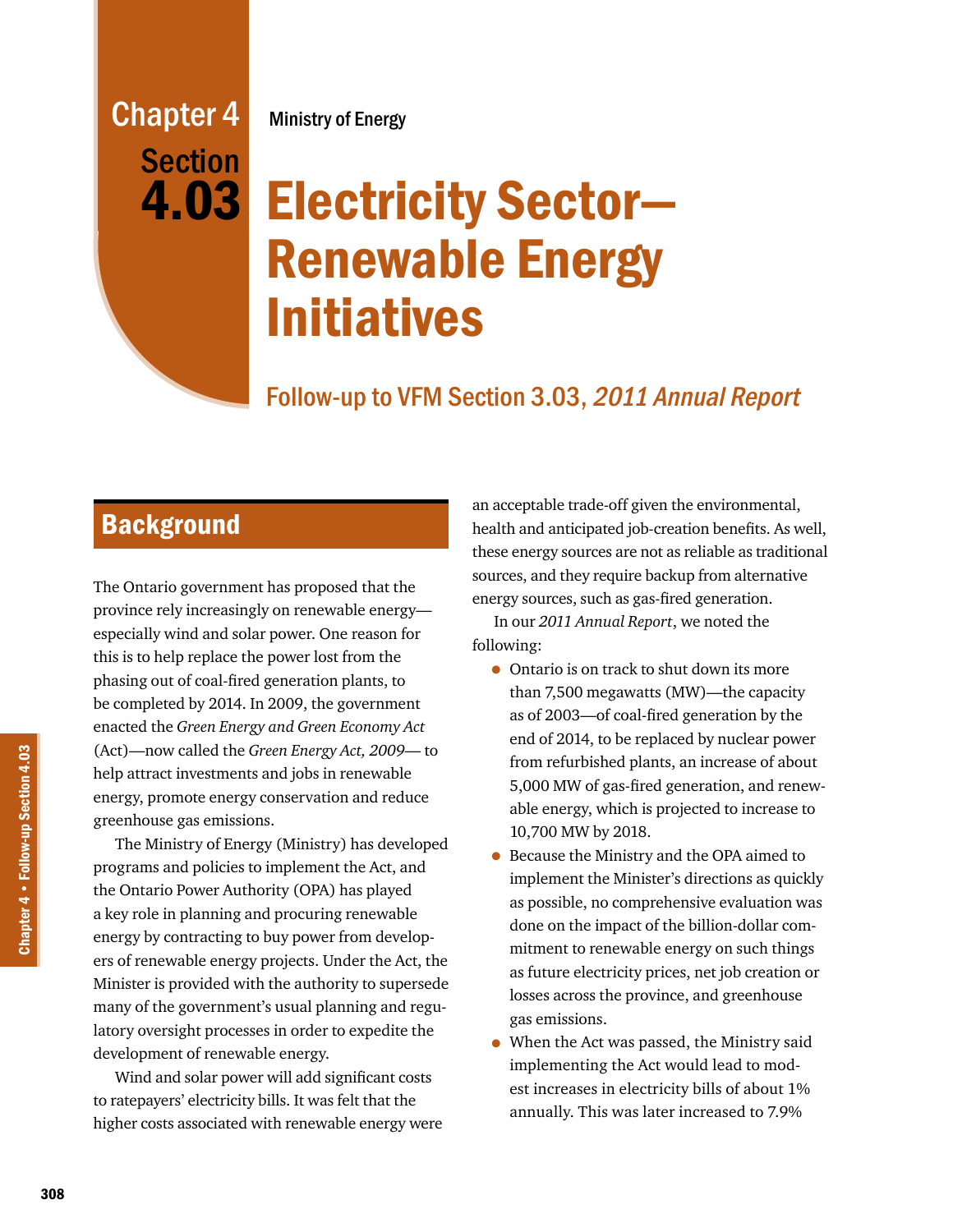annually over the next five years, with 56% of the increase due mainly to the cost of renewable energy.

- The OPA was directed to replace a successful program—the Renewable Energy Standard Offer Program (RESOP)—with a much more costly Feed-in Tariff (FIT) program that required made-in-Ontario components and encouraged both larger and smaller generation projects, but provided renewable energy generators with significantly more attractive contract prices than RESOP.
- Although the OPA made a number of recommendations that could have significantly reduced the costs of FIT, these were held in abeyance until the two-year review of the FIT program could be undertaken so as to ensure price stability and maintain investor confidence.
- A Korean consortium contracted by the Ministry to develop renewable energy projects is to receive two additional incentives if it meets job-creation targets: \$110 million in addition to the already attractive FIT prices; and priority access to Ontario's already limited transmission capacity. However, no economic analysis or business case was done to determine whether the agreement with the consortium was cost-effective, and neither the Ontario Energy Board nor the OPA was consulted about the agreement.

We made a number of recommendations in our *2011 Annual Report* for improvement and received commitments from the Ministry and the OPA that they would take action to address our concerns.

# Status of Actions Taken on Recommendations

Our review indicated that some progress has been made on all of our recommendations, and substantial progress on several of them. For example, the

Ministry and the OPA reviewed and reduced FIT prices for new solar and wind power projects by about 20% and 15% respectively in 2012; FIT prices for new solar projects were further reduced on average by one-third in 2013; the OPA has been working with the Independent Electricity System Operator (IESO) to implement new market rules that require renewable generators to turn down or off when there is an oversupply of power; and Hydro One has been upgrading a number of transmission stations to connect the renewable projects. We noted that additional work is under way to fully address some of our recommendations. For example, the Ministry is planning to launch more online tools and to post more information online to help consumers understand their electricity bills. As well, a review of Ontario's Long-Term Energy Plan is scheduled to be finalized before the end of 2013.

The status of the action taken on each of our recommendations is as follows.

# COST IMPACT OF RENEWABLE ENERGY ON CONSUMERS

#### Recommendation 1

*To ensure that electricity ratepayers understand why their electricity bills are rising at a much higher rate than inflation, the Ministry of Energy and the Ontario Power Authority should work together to increase consumer awareness of the concept of the Global Adjustment and make more information available on the cost impact of its major components.*

#### **Status**

In our *2011 Annual Report*, we noted that the OPA had entered into a number of fixed-price renewable energy contracts that had significantly contributed to higher electricity charges. A number of consumer surveys have indicated that although consumers generally supported renewable energy, they were for the most part unaware of its impact on prices. In its responses to our report, the Ministry acknowledged that it would increase public awareness about energy prices, and the OPA indicated that it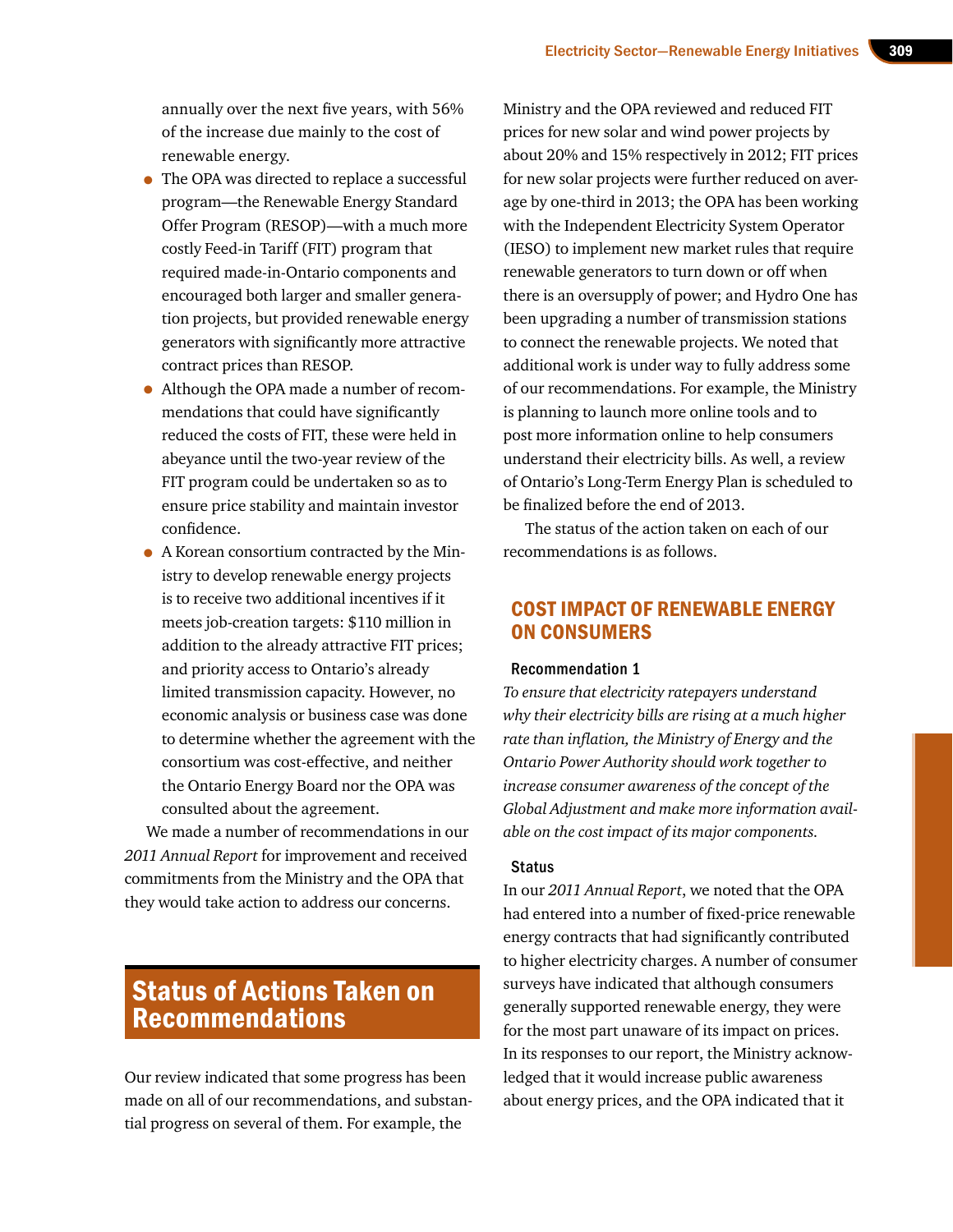would provide comprehensive, consistent information about the total cost of electricity.

At the time of our follow-up, we noted that the Ministry had provided consumers with information about Ontario's energy sector, including electricity costs, on its website. We also found that the Ministry had made changes to its website to make it more user-friendly, such as improving search capabilities, using plain language, increasing accessibility, and providing updated descriptions of Ontario's energy sources and provincial programs. The Ministry has been collaborating with the Ontario Energy Board to launch other online tools that are intended to help consumers understand their electricity bills. As well, the Ministry has used social media tools such as Twitter to educate consumers, and has undertaken market research to further improve consumer awareness of the concept of the Global Adjustment and its impact on electricity costs.

We noted that the OPA has incorporated the latest 2012 data related to electricity costs in a Generation Procurement Cost Disclosure, which was posted on the OPA's website in September 2013 to provide consumers with more context for and explanation of electricity costs. The OPA has also revamped its quarterly supply report to make it more accessible to the average reader. At the same time, the OPA is working with the Ministry and other agencies to communicate to consumers initiatives related to electricity costs.

## DEVELOPMENT OF ENERGY PLAN AND RENEWABLE ENERGY POLICY

#### Recommendation 2

*To ensure that senior policy decision-makers are provided with sound information on which to base their decisions on renewable energy policy, the Ministry of Energy and the Ontario Power Authority should work collaboratively to conduct adequate analyses of the various renewable energy implementation alternatives so that decision-makers are able to give due consideration to cost, reliability, and sustainability.*

#### **Status**

In our *2011 Annual Report*, we noted that the *Green Energy and Green Economy Act, 2009* provided the Minister of Energy with the authority to direct certain aspects of planning and procurement of electricity supply through ministerial "directives" and "directions." The frequent exercise of such authority had resulted in less thorough analysis and assessment of different policy options and the costeffectiveness of alternative approaches. In their responses to our report, the Ministry and the OPA agreed to work collaboratively to provide decisionmakers with the best advice, giving due consideration to cost, reliability and sustainability.

At the time of our follow-up, the Ministry had launched a review of the FIT program on October 31, 2011, following the program's first two years of operation. During the review, the Ministry worked with the OPA, Hydro One and the Independent Electricity System Operator to obtain their input and advice. The Ministry also reviewed international best practices, experience and perspectives. Both the Ministry and the OPA engaged with community groups, municipalities, the energy industry and associations, Aboriginal communities and organizations, environmental groups, consumer advocacy groups and interested individuals. They received over 2,900 responses from individuals and organizations to an online survey and about 200 written submissions. The input and advice were reviewed and considered as part of the review of the FIT program.

As part of its review activities, the OPA commissioned two independent consulting companies to produce technical reports regarding the development of renewable projects in Ontario. These reports supplemented the independent analysis performed by the OPA's internal staff and formed the basis of the OPA's recommendations to the Ministry regarding proposed changes to the FIT program. At the completion of the FIT program review, the Ministry issued a report on March 22, 2012. To address the report's recommendations, the Minister of Energy issued five directives instructing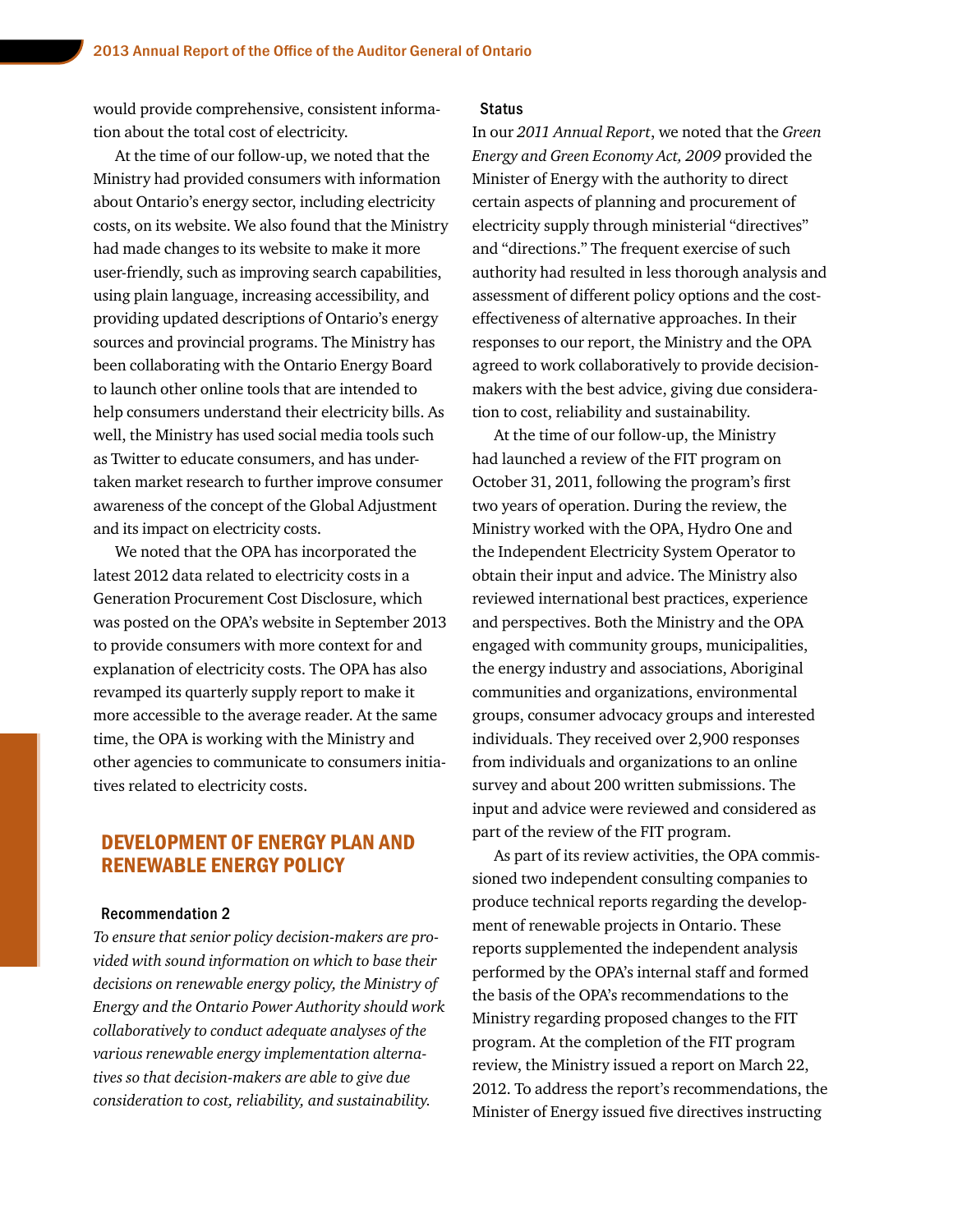the OPA to continue with the FIT program and to implement certain policy changes with regard to FIT prices, capacity allocation and prioritization of projects. The Ministry's Renewable Energy Facilitation Branch was continuing to meet regularly with the OPA to exchange information, ensure consistent tracking of renewable energy project data, discuss policy-related issues and conduct policy analyses.

# PROCUREMENT OF RENEWABLE ENERGY

#### Procurement Methods

#### Recommendation 3

*To ensure that the price of renewable energy achieves the government's dual goals of cost-effectiveness and encouraging a green industry, the Ministry of Energy and the Ontario Power Authority should:*

- *work collaboratively to give adequate and timely consideration to the experiences of other jurisdictions and lessons learned from previous procurements in Ontario when setting and adjusting the renewable contract prices;*
- *work with the Independent Electricity System Operator to assess the impact of curtailing renewables as part of its energy planning in order to identify ways to optimize the electricity market; and*
- *ensure that adequate due diligence is undertaken, commensurate with the size of electricitysector investments.*

#### **Status**

In our *2011 Annual Report*, we noted that there was minimal documentation to support how FIT prices were calculated and a lack of independent oversight on their reasonableness. We also noted that there had been inadequate assessment of the potential costs of curtailing renewable energy (a situation where the IESO instructs generators to reduce all or part of their output to mitigate an oversupply of energy) even though there was a strong likelihood of curtailment occurring in the future. At the time of our 2011 audit, FIT contracts offered renewable energy generators an additional contract payment

to compensate them for any revenue lost as a result of a curtailment instruction. We also found that the normal due diligence process had not been followed for the \$7 billion Green Energy Investment Agreement with the Korean consortium and that no comprehensive and detailed economic analysis or business case had been prepared prior to the Minister entering into that agreement. In its responses to our *2011 Annual Report*, the Ministry noted that it would work with the OPA to undertake a mandatory review of the FIT program at the two-year mark, and would continue to work with the IESO to develop new rules and tools to better integrate renewable energy sources into the market and provide full analyses of new investments in renewable energy projects.

At the time of our follow-up, the Ministry's FIT program review team considered the experiences of other jurisdictions in setting and adjusting prices for renewable energy, as well as global and local factors that influence pricing for renewable energy projects. The Ministry intends to continue reviewing FIT programs in other jurisdictions, indicating that 92 other jurisdictions have implemented FIT programs and that it was common practice to review them regularly.

In reviewing the FIT program, the OPA also included an assessment by external consultants of price-setting in other jurisdictions, a global scan of jurisdictions and comparable programs, a review of stakeholder input and further analysis by the OPA. The review recommended reducing FIT prices for some forms of renewable energy. The OPA's recommendations on FIT prices were presented to the government during the first quarter of 2012, resulting in a new FIT Price Schedule for 2012. To balance the interests of all Ontarians while continuing to encourage investment, FIT prices for new projects in 2012 were reduced on average by more than 20% for solar power and by approximately 15% for wind power. At the time of our 2011 audit, there were over 3,000 project applications representing more than 10,400 MW yet to be committed. As of July 2013, about 150 MW of renewable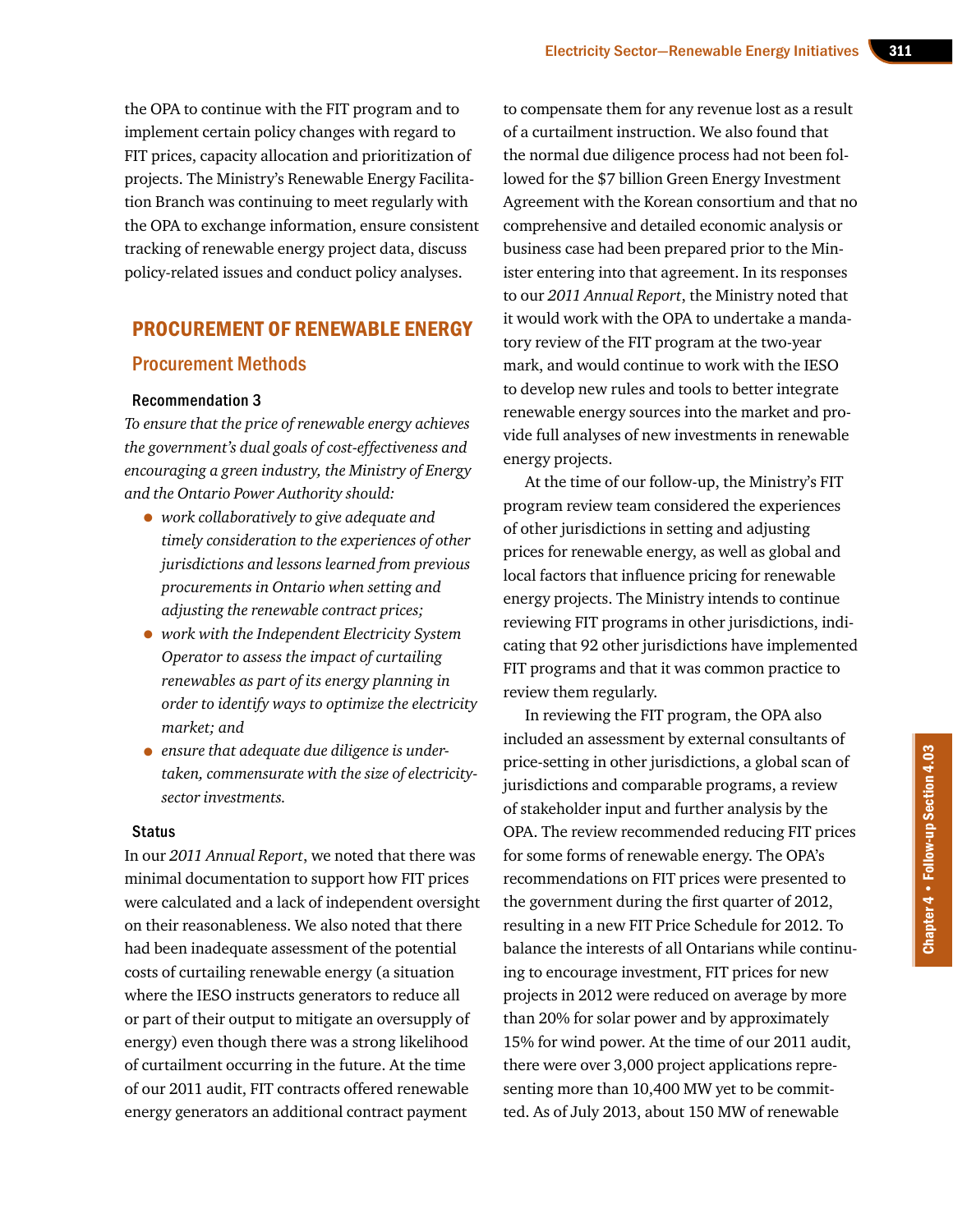energy projects had been committed at the new, reduced FIT prices. At the time of our follow-up, 2013 FIT prices had been further reduced after a stakeholder consultation undertaken by the OPA. For example, the price for new solar projects under the FIT program was further reduced by about onethird effective August 26, 2013, meaning the new price is about 50% lower than the original price when the FIT program was launched.

Regarding other investments in renewable energy projects, the government has revised its Green Energy Investment Agreement with the Korean consortium, which includes Samsung C&T Corporation. The total commitment for renewable energy projects has been reduced from 2,500 MW to 1,369 MW, representing an estimated \$3.7 billion reduction from the \$9.7 billion contract cost (at the time of our 2011 audit, the estimated amount of the investment was \$7 billion). On June 12, 2013, the Minister of Energy directed the OPA not to procure large projects (greater than 500 kilowatts) under the FIT program and to develop a new competitive procurement process with input from stakeholders, municipalities and Aboriginal communities to help identify appropriate locations and siting requirements for new large projects. On June 17, 2013, the OPA and the IESO launched a province-wide initiative to increase awareness and seek input on regional electricity planning and the siting of large electricity infrastructure. In September 2013, the OPA submitted interim recommendations to the Minister following extensive consultations.

With respect to the impact of curtailing renewable energy, throughout 2012 the OPA supported the IESO on a dispatch management approach for renewable generation. The OPA engaged with renewable energy suppliers to address generators' concerns about the impact of the IESO's Renewable Integration Market Rule amendments that require renewable generators to turn down or off when there is an oversupply of energy in the system. To support the efficient implementation of these market rules, the OPA renegotiated with renewable energy suppliers to deal with the impact of these market rules on their contracts. The OPA indicated that it has reached an agreement with most suppliers and intends to continue working with the remaining suppliers. This agreement will provide financial certainty to suppliers and reduce costs to electricity consumers in that suppliers will bear the costs for a certain number of curtailed hours rather than receiving additional contract payments to compensate them for any revenue lost as a result of curtailment. According to the IESO, the implementation of these market rules is expected to result in savings ranging from \$70 million to \$200 million in 2014.

## Co-ordination and Planning for the Procurement of Renewable Energy

#### Recommendation 4

*To avoid unintended costs arising out of changes to regulatory requirements and changes to supply and demand situations, the Ontario Power Authority and the Ministry of Energy should work collaboratively with other ministries and agencies to ensure that they are made aware on a timely basis of anticipated policy and regulatory changes.* 

#### **Status**

In our *2011 Annual Report*, we noted several instances where renewable energy initiatives had led to litigation and potentially unnecessary compensation because of conflicts with environmental impact and planning decisions. In their responses to our report, the Ministry and the OPA acknowledged the importance of close collaboration with other ministries and agencies on proposed policy and regulatory changes.

At the time of our follow-up, the Ministry was collaborating with other ministries, including the Ministry of the Environment and the Ministry of Natural Resources, to streamline regulatory approval processes and eliminate some unnecessary delays or duplication. Specifically: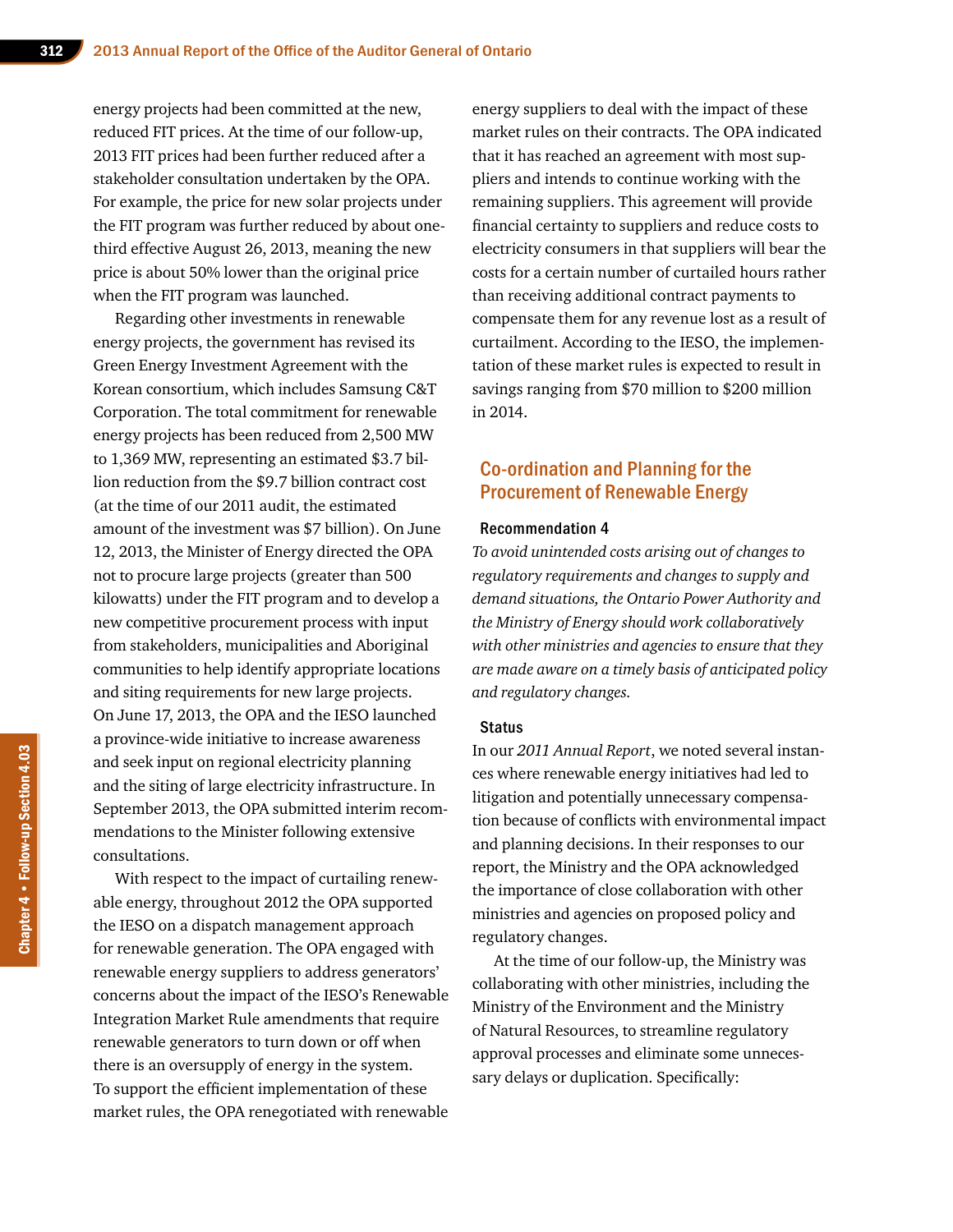- The Ministry of the Environment has implemented amendments to the Renewable Energy Approval regulation as part of the response to the FIT program review. Two sets of amendments were enacted, on July 1, 2012, and November 2, 2012, respectively. The amendments are intended to clarify requirements and improve turnaround times for applications by streamlining the regulatory process while maintaining environmental protection. The Ministry projected that these efforts could help improve timelines for project approvals by up to 25%. The Ministry of the Environment has also initiated a new registry for certain smallscale ground-mounted solar projects, to align requirements with environmental impacts. This new approach came into effect on November 18, 2012.
- During 2012, the Ministry of Natural Resources posted to the Environment Registry for comments proposed policy changes for renewable energy projects on Crown land. The proposed changes are intended to align the release of Crown land with provincial energy supply needs and transmission availability. The Ministry of Natural Resources also developed a new Crown Land Site Report document in order to align access to provincial Crown land with the updated FIT program.
- In 2012, the Ministry of Energy created a Clean Energy Task Force that included industry experts to advise the Ministers of Energy and Economic Development and Innovation (now Economic Development, Trade and Employment) and to help connect all the companies in the energy sector. The task force is to provide advice on ways to increase collaboration between industry, utilities, academia and government; identify challenges innovative companies face when implementing new clean energy technologies and services in Ontario; and provide advice on export market opportunities for the clean energy sector.
- The government created a new Renewable Energy Committee in 2012 that included

senior officials from relevant ministries to help monitor the progress of projects through the approvals process.

The OPA has also continued collaborating with other agencies and ministries, such as Ontario Power Generation (OPG), the IESO, Hydro One, the Ministry of Energy, the Ministry of the Environment and the Ministry of Natural Resources, to assess and manage the impacts of incorporating new generation resources on the electricity system. During the FIT program review, the OPA formed technical working groups to ensure that multiple parties were aware of the changes being proposed and associated solutions. OPA staff are to continue working with the Ontario Energy Board on several initiatives, including the Renewed Regulatory Framework for Electricity (RRFE). The RRFE is a new approach to rate-setting that is intended to support cost-effective modernization of the electricity network by aligning the needs of the sector with the expectations of consumers for reliability and affordability; offering distributors a choice as to how their rates are set to better suit their circumstances; and establishing co-ordinated and optimal planning through greater harmonization and regional planning processes. OPA planning staff are also to continue collaborating with Hydro One, the IESO and local utility companies on a number of regional planning and transmission initiatives to address local supply adequacy and reliability in the Kitchener-Waterloo-Cambridge-Guelph region, York Region and Toronto. The OPA intends to continue its planning activities with the Northwest Ontario First Nations Transmission Planning Committee on the grid-connection of remote communities.

## RELIABILITY OF RENEWABLE ENERGY

#### Recommendation 5

*To ensure that the stability and reliability of Ontario's electricity system is not significantly affected by the substantial increase in renewable energy generation over the next few years, the Ontario Power Authority should continue to work with the Independent Electricity System Operator to*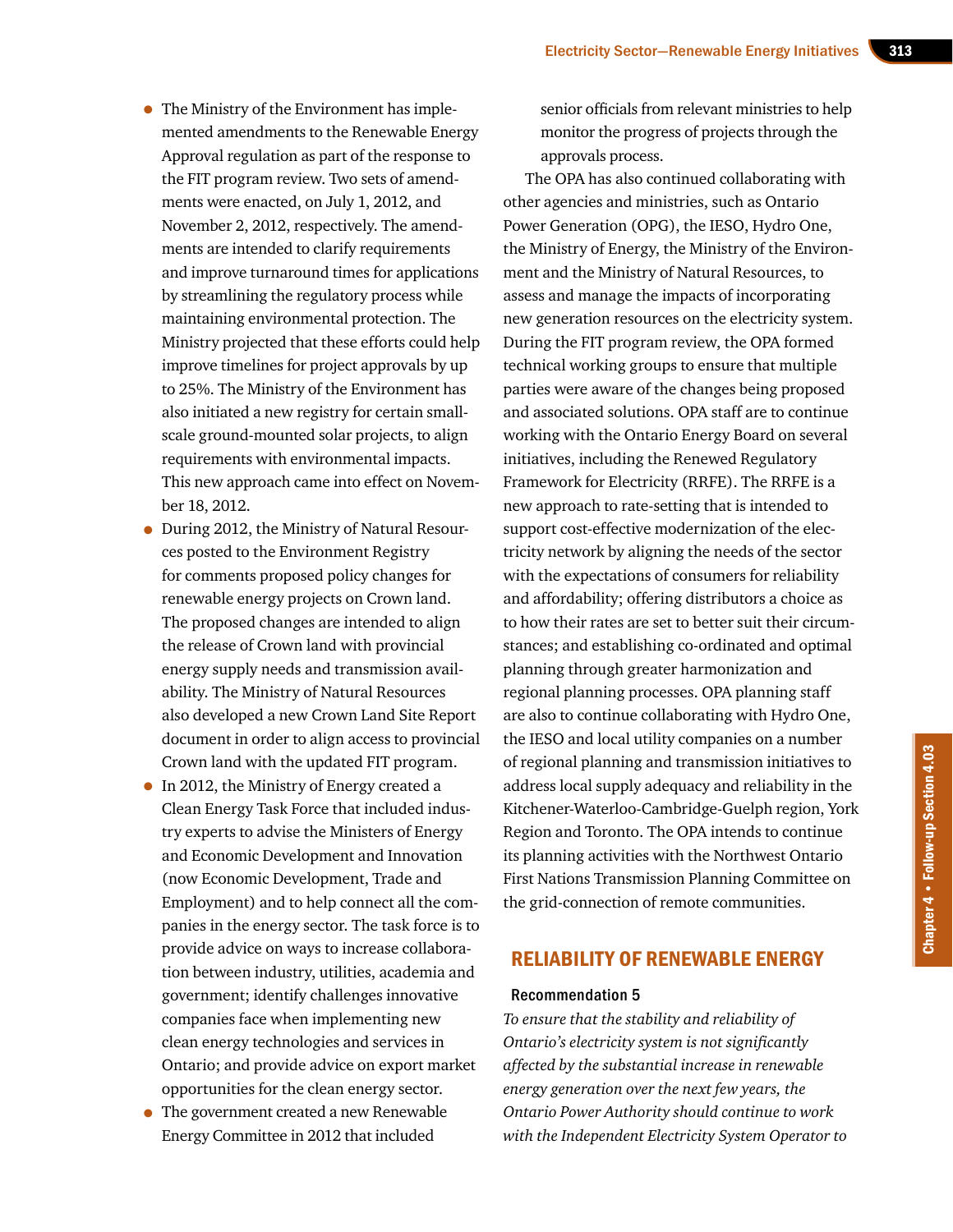*assess the operational challenges and the feasibility of adding more intermittent renewable energy into the system, and advise the government to adjust the supply mix and energy plan accordingly.* 

#### **Status**

In our *2011 Annual Report*, we noted that there was a lack of correlation between electricity demand and intermittent renewable energy, resulting in operational challenges such as power surpluses and the need for backup power generated from other energy sources such as natural gas. We also noted that the backup requirements had both cost and environmental implications. In their responses to our report, the Ministry and the OPA agreed that system reliability and stability is a key element in energy system planning and committed to work collaboratively with IESO to improve the integration of renewable energy into the supply mix.

At the time of our follow-up, the Ministry was working with the IESO in developing the Renewable Integration Market Rules, published in 2012. These rules are intended to enhance the IESO's ability to reliably and efficiently manage an electricity system that includes a significant amount of variable generation from renewable energy sources. At the time of our follow-up, all of the market rule amendments had come into effect.

As the IESO implements the market rules, the OPA intends to continue working with the IESO and renewable energy suppliers on integrating renewable energy into the Ontario system and ensuring that renewable energy generators turn down or off when there is an oversupply of energy in the system.

The Ministry was consulting on and working with the OPA and the IESO to develop an updated Long Term Energy Plan (LTEP), which was expected to be finalized before the end of 2013. The Ministry developed an interactive tool and consumer survey in summer 2013 on the review of the LTEP, and a series of educational poster boards for consultations scheduled to be launched on the Ministry's website in November 2013.

## DELIVERY OF RENEWABLE ENERGY

#### Recommendation 6

*To provide investors who have submitted applications for Feed-in Tariff (FIT) projects with timely decisions on whether their projects can be connected to the grid and to ensure that adequate transmission capacity is available for approved projects, the Ontario Power Authority should work with the Ministry of Energy and Hydro One to:*

- *identify practical ways to deal on a timely basis with the FIT investors who have been put on hold; and*
- *prioritize the connection of approved FIT projects to the grid.*

#### **Status**

In our *2011 Annual Report*, we noted that Ontario's existing transmission and distribution systems had already been operating at or near capacity when the FIT program was launched and that this limitation had hindered the timely connection of renewable energy to the grid. In their responses to our report, the Ministry said it would expedite infrastructure upgrades and work with the OPA to prioritize and effectively connect renewable projects.

At the time of our follow-up, in keeping with the interest of providing generators with more information about system availability, one recommendation arising from the review of the FIT program was for the OPA to update its Transmission Availability Tables on a regular basis. These tables indicate to proponents where transmission capacity will be available for connecting their renewable energy projects. At the time of our follow-up, these tables had most recently been posted in December 2012 for upcoming small FIT projects.

The Ministry also informed us that Hydro One has been making progress on upgrading a number of transmission stations to enable smallscale renewable energy projects. For example, six upgraded Southwestern Ontario stations have been placed in service. In June 2012, Hydro One announced that it had brought the Bruce to Milton Transmission Reinforcement Project online six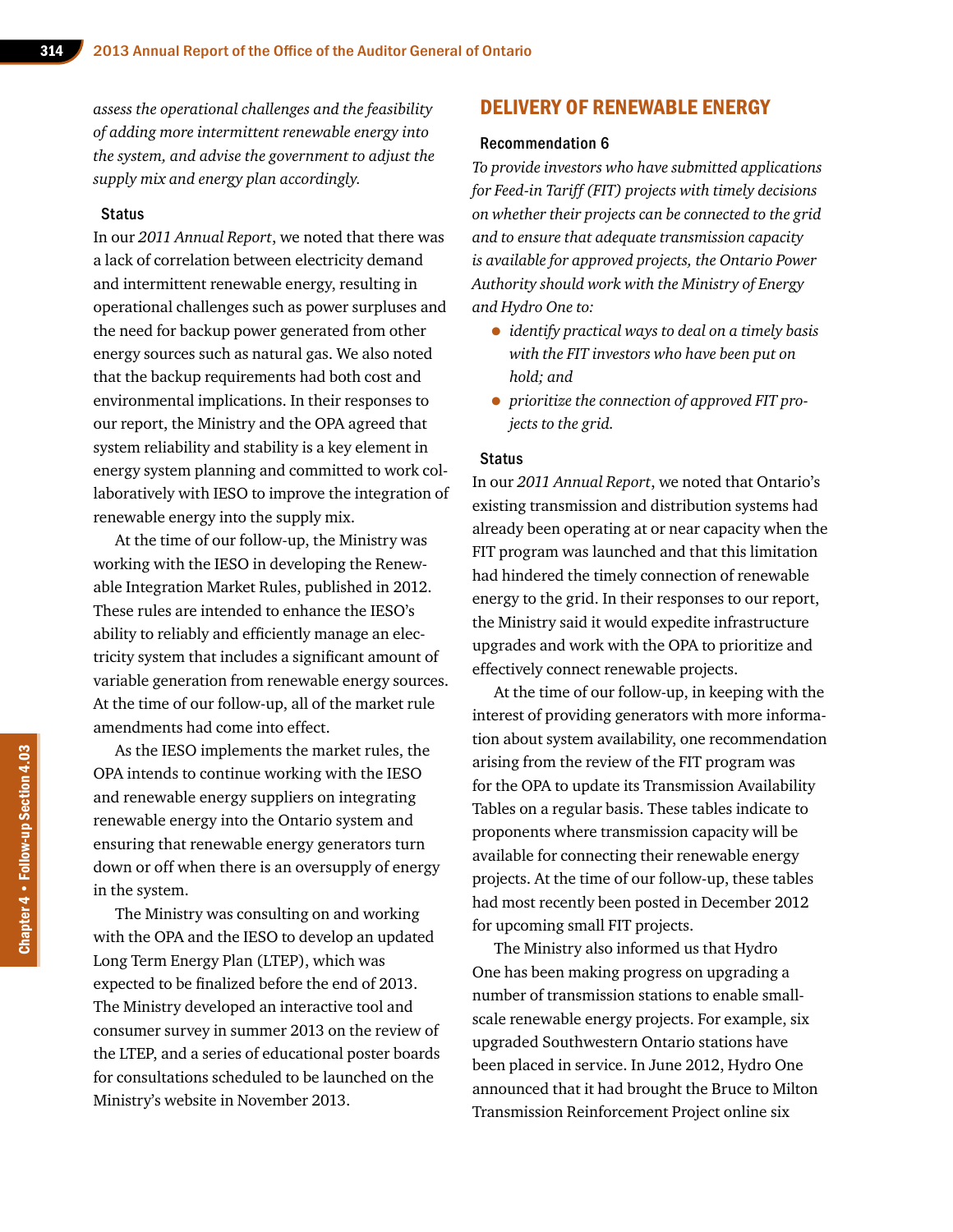months earlier than anticipated. The project is to connect more than 3,000 MW of clean energy from both nuclear and renewable power resources. Hydro One received approval from the Ontario Energy Board in November 2012 to rewire an existing transmission line west of London. This project, which is expected to be in service at the end of 2014, is to enable connection of an estimated 500 MW of renewable capacity, depending on project type and location. In addition, at the time of our follow-up, Hydro One had initiated upgrades to five key transmission stations in Toronto, Ottawa and St. Catharines that are to remove limitations to connecting more renewable generation in some areas of the province.

With respect to the prioritization of connecting FIT projects to the grid, the report released by the Ministry on March 22, 2012, included a detailed discussion on the revised FIT and microFIT application and contracting processes. This discussion was included to provide clarity to applicants regarding the application steps, timelines, and prioritization for contracting. The OPA has been working with the Ministry to identify applicants who received conditional offers of contracts for their microFIT projects but have been unable to connect their projects at their original locations owing to connection constraints. The OPA noted that there were 180 applicants eligible to participate in the relocation options. These applicants collectively hold 2,671 projects accounting for 26.4 MW. Their projects are to be relocated to places where they would be able to obtain connection.

# SOCIO-ECONOMIC, ENVIRONMENTAL AND HEALTH IMPACTS OF RENEWABLE **ENERGY**

### Socio-economic Impacts

#### Recommendation 7

*To ensure that the provincially reported estimate of jobs created through the implementation of the renewable energy strategy is as objective and transparent as* 

*possible, the analysis should give adequate consideration to both job-creation and job-loss impacts, as well as job-related experiences of other jurisdictions that have implemented similar renewable energy initiatives.*

#### Status

In our *2011 Annual Report*, we noted that it was unclear how the 50,000 new renewable jobs projection was calculated and whether it was a gross or net number of jobs. We also noted that Ontario's estimate was not consistent with the experiences of other jurisdictions that have longer histories with renewable energy. In its response to our report, the Ministry said that lessons learned from other jurisdictions with respect to the impacts of job creation and job losses would be taken into account.

At the time of our follow-up, we noted that the Ministry's calculation of 50,000 jobs to be created through the implementation of the renewable energy strategy relied on standard Ontario government methodology, including standard investment and job multipliers. This figure of 50,000 has always been characterized by the Ministry as a mix of long-term and short-term jobs. The Ministry estimated that by the end of 2012, Ontario's clean energy policies had created over 30,000 jobs in different areas including construction, installation, energy auditing, operations and maintenance, engineering, consulting, manufacturing, finance, IT and software. The Ministry projected that most new jobs will be construction- or installation-related, while the remaining jobs are expected to be in operations and maintenance, equipment manufacturing and engineering design.

The Ministry has been monitoring the development of renewable energy in other jurisdictions as well as the potential competitive and job impacts that higher electricity costs could have on industries sensitive to energy costs. In addition, the government has responded to industries sensitive to energy costs by introducing the Industrial Electricity Incentive Program. Eligible new and expanding industrial companies can qualify for a reduced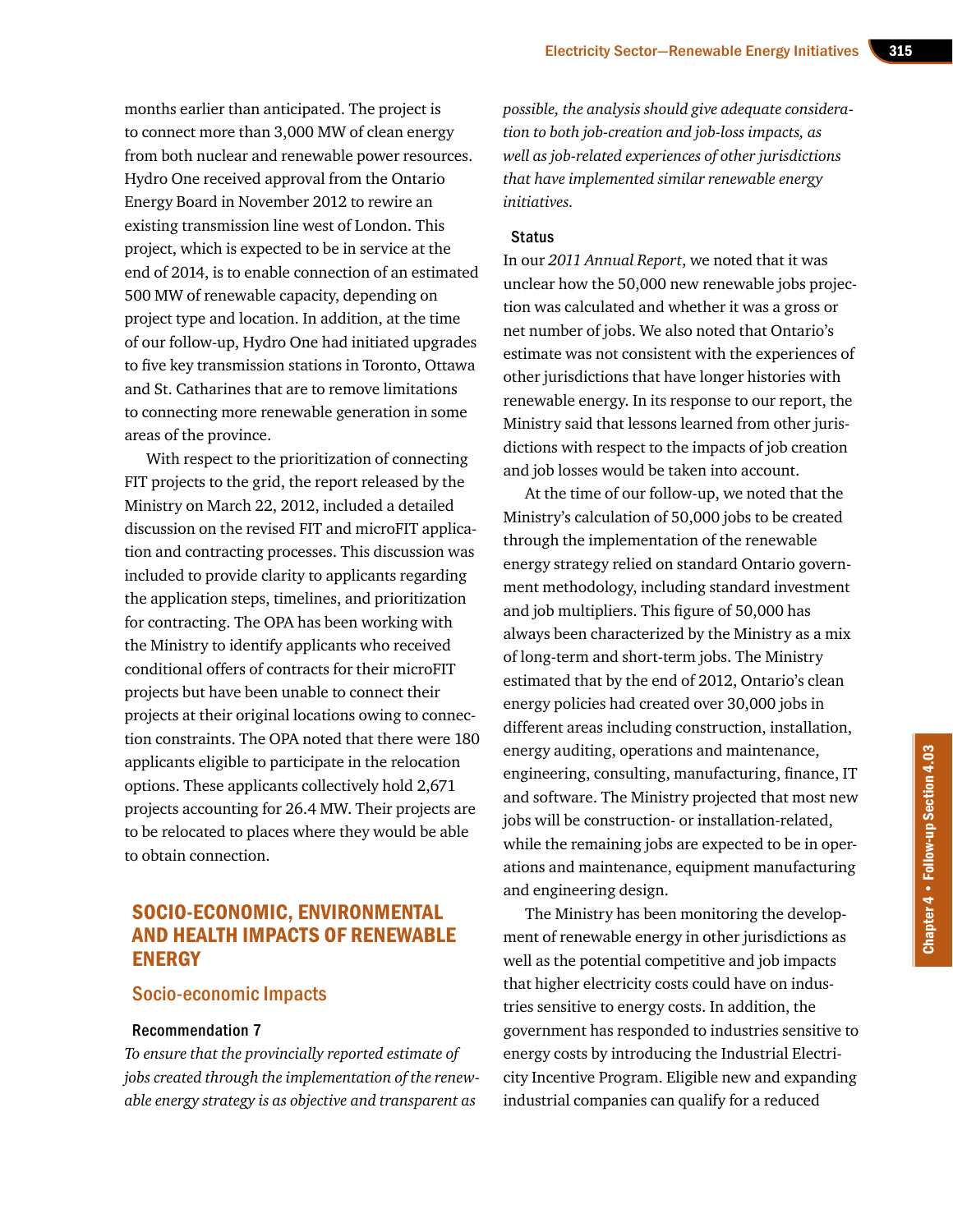electricity rate if they create jobs and bring new investment to Ontario. The program is intended to encourage existing industrial companies to expand their operations and create jobs. Stream 1 of the program (for large new investments) closed for applications in February 2013, while Stream 2 (for smaller expansions and new facilities) launched in April 2013.

The OPA has been supporting the Ministry's job-creation statistics by providing the Ministry with data available that would be helpful in assessing the socio-economic impact of renewable energy. Further, as part of the management of the FIT program, the OPA has conducted random audits on a number of FIT contracts to ensure compliance with the terms of the contracts, including the domestic content provisions for the purpose of creating jobs in Ontario. However, Japan complained to the World Trade Organization (WTO) in September 2010 that the domestic content requirement breached world trade rules by being unfairly biased against non-Ontarian manufacturers. The Ministry advised us that Ontario intends to comply with the WTO rulings and has been given 10 months, from May 24, 2013, to bring the FIT program into compliance by phasing out the domestic content requirement.

# Environmental and Health Impacts of Renewable Energy

#### Recommendation 8

*To ensure that renewable energy initiatives are effective in protecting the environment while having minimal adverse health effects on individuals, the Ministry of Energy should:*

- *develop adequate procedures for tracking and measuring the effectiveness of renewable energy initiatives, including the impact of backup generating facilities, in reducing greenhouse gases; and*
- *provide the public with the results of objective research on the potential health effects of renewable wind power.*

#### **Status**

In our *2011 Annual Report*, we noted that the Ontario's estimated reduction in greenhouse gases had not been reduced to take into account the continuing need to run fossil-fuel backup powergenerating facilities. We also noted that the report issued by Ontario's Chief Medical Officer of Health citing no linkage between wind turbine noise and adverse health effects was not objective. In their responses to our report, the Ministry and the OPA acknowledged that the impacts of increasing renewable energy should be quantified where possible and underpinned by objective research.

The Ministry informed us at the time of our follow-up that the government will continue to rely on the Chief Medical Officer of Health to provide advice on the potential health impacts of renewable energy generators. The Ministry of the Environment is to continue monitoring the latest findings on low-frequency noise and infrasound from wind turbines. In 2010, the Ministry of the Environment began providing funding for a five-year term to an independent research team from the University of Waterloo to undertake research on the potential health impacts of renewable energy generators. The team has been studying noise levels at houses near wind turbines and their potential health effects.

In May 2012, the OPA expanded and incorporated environmental performance and social responsibility into its energy-planning and decisionmaking processes. We noted that the OPA has been tracking  $CO<sub>2</sub>$  emissions from the electricity sector on a regular basis and intends to continue to do so as part of its ongoing energy planning. The OPA's latest tracking results at the time of our follow-up show that  $CO<sub>2</sub>$  emissions increased slightly from 12.2 megatonnes (MT) as of December 2011 to 12.6 MT as of December 2012. The increase in emissions was due to an increase in the amount of energy produced and exported.